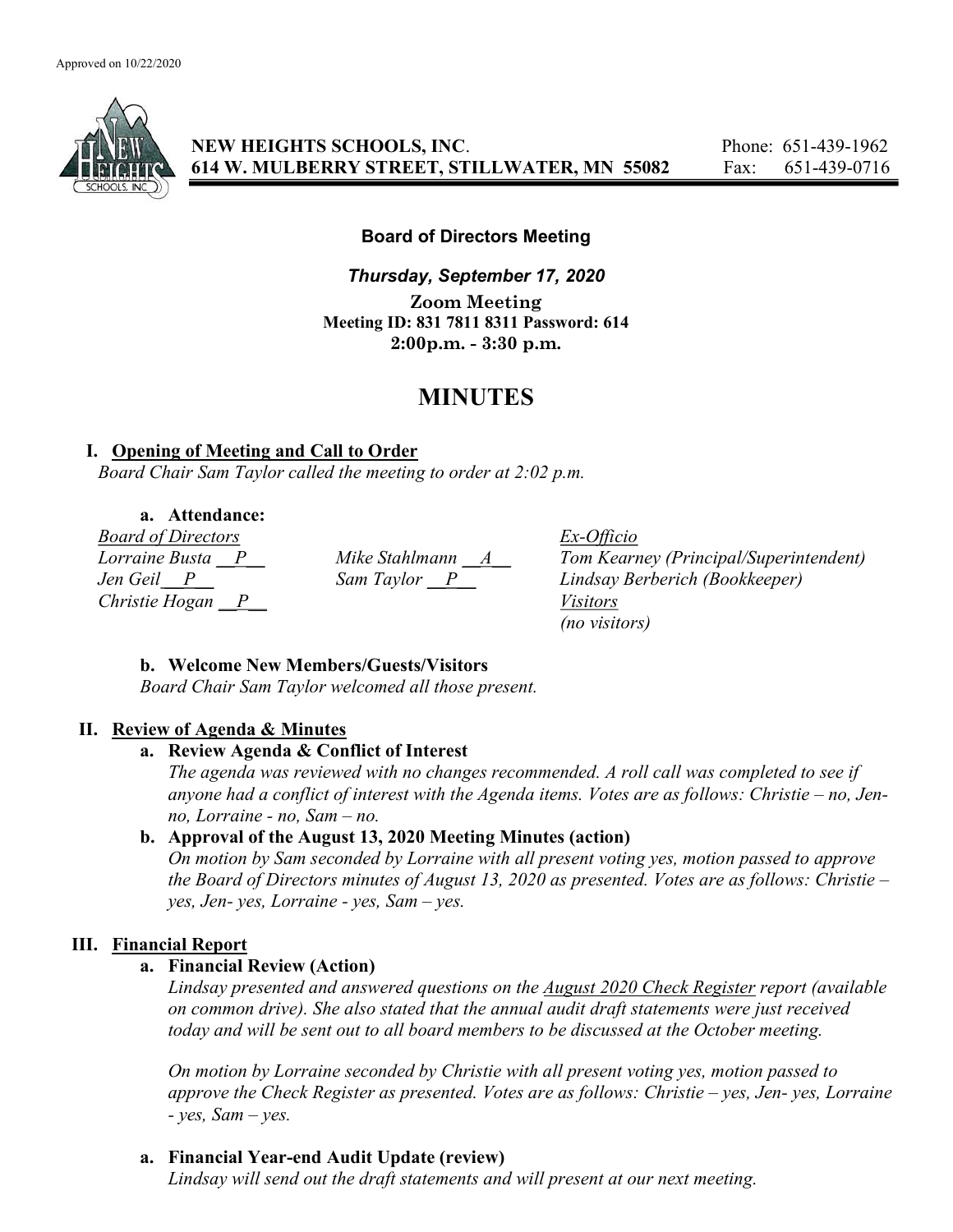## IV. Old Business

#### a. Board Goals for 2020-21

- i. To appropriately increase the school's level of social media engagement for the purpose of increasing exposure of the school to gain enrollment and community support by June 2021
- ii. Closely monitor and assess the schools progress towards meeting the authorizer contract goals and determine appropriate responses and corrective action.
- iii. Develop an outline for Five-year strategic plan by December 31,2020 and finalize plan by May 31,2021 with intent to implement in 2021-2022 school year.
- iv. Determine the viability of different models of pre-K programming for the school and select a plan by June 1, 2021.

Sam led a discussion on this year's goals.

On motion by Sam seconded by Jen with all present voting yes, motion passed to approve the goals as discussed. Votes are as follows: Christie – yes, Jen- yes, Lorraine - yes, Sam – yes.

## V. New Business

#### a. Staffing Updates (Tom)

Tom reported that there are no staffing updates at this time.

#### b. Designate Tom & Lindsay as Identified Official with Authority

Tom explained what identified official with authority is and its significance to having a school representative.

On motion by Sam seconded by Lorraine with all present voting yes, motion passed to approve Tom Kearney and Lindsay Berberich as the Identified Officials with Authority for NHS. Votes are as follows: Christie – yes, Jen- yes, Lorraine - yes, Sam – yes.

## VI. Policy Review (action)

- a. Policy Revisions for Approval
	- i. #506 Student Discipline (Jen)

Jen led a discussion reviewing this document and recommended changes.

On motion by Jen seconded by Lorraine with all present voting yes, motion passed to approve the Policy #506 – Student Discipline as recommended. Votes are as follows: Christie – yes, Jen- yes, Lorraine - yes, Sam – yes.

ii. #427- Workload Limits for Certain Special Education Teachers (Christie) Christie led a discussion reviewing this document and recommended changes.

On motion by Christie seconded by Jen with all present voting yes, motion passed to approve the Policy #427- Workload Limits for Certain Special Education Teachers. Votes are as follows: Christie – yes, Jen- yes, Lorraine - yes, Sam – yes.

iii. #524- Internet Acceptable Use and Safety (Lorraine) Lorraine led a discussion reviewing this document and recommended changes.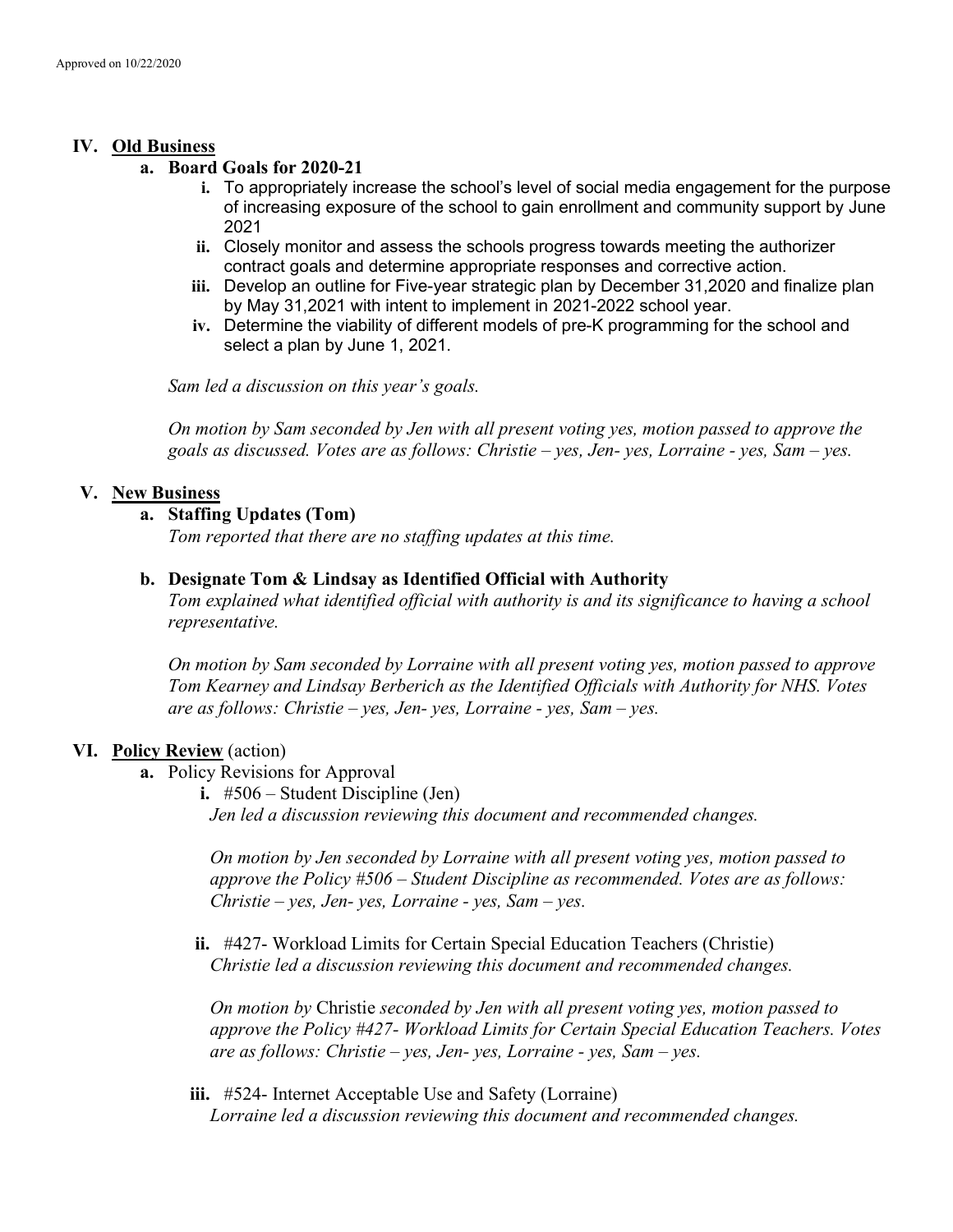On motion by Lorraine seconded by Christie with all present voting yes, motion passed to approve the Policy #524- Internet Acceptable Use and Safety. Votes are as follows: Christie – yes, Jen- yes, Lorraine - yes, Sam – yes.

- iv. #903- Visitors to School District Buildings & Sites (Jen) Jen led a brief discussion, and it was decided to table this policy until the October meeting.
- v. #808- COVID-19 Face Covering Policy (Christie) Christie led a discussion reviewing this document and recommended changes.

On motion by Christie seconded by Lorraine with all present voting yes, motion passed to adopt the Policy #808- COVID-19 Face Covering Policy. Votes are as follows: Christie – yes, Jen- yes, Lorraine - yes, Sam – yes.

vi. #624D- Online Learning Options (Sam) Sam led a brief discussion, and it was decided to table this policy until the October meeting.

# b. Policies for October

- i. #414- Mandated Reporting of Child Neglect or Physical or Sexual Abuse Lorraine led a discussion on this policy. Sam agreed to review this policy.
- ii. #503- Student Attendance
- Lorraine led a discussion on this policy. Sam agreed to review this policy.
- iii. #612.1- Development of Parent and Family Engagement Policies for Title I Programs Lorraine led a discussion on this policy. Christie agreed to review this policy.
- iv. #806- Crisis Management Policy #524- Internet Acceptable Use and Safety Lorraine led a discussion on this policy. Jen agreed to review this policy.

## VII. Administrator's Report

Tom Kearney gave a report on the state of the school including the following:

- Student Statistics: We currently have 107 students enrolled with a budget of 106. Our attendance is currently at 97.94%.
- PIP: Tom discussed the PIP (Performance Improvement Plan) and how he is currently working on this which covers the following three areas: Increase fund balance, increase academics, clean up our audit (eliminate material weaknesses)
- Technology: Tom discussed that we have not had too many problems with technology. All staff now have laptops which makes it easier on the teachers as they are moving classrooms each hour so the students can remain in the same classroom all day.

## VIII. Receive Donations

No Donations this month

IX. Other (not to exceed 5 minutes)